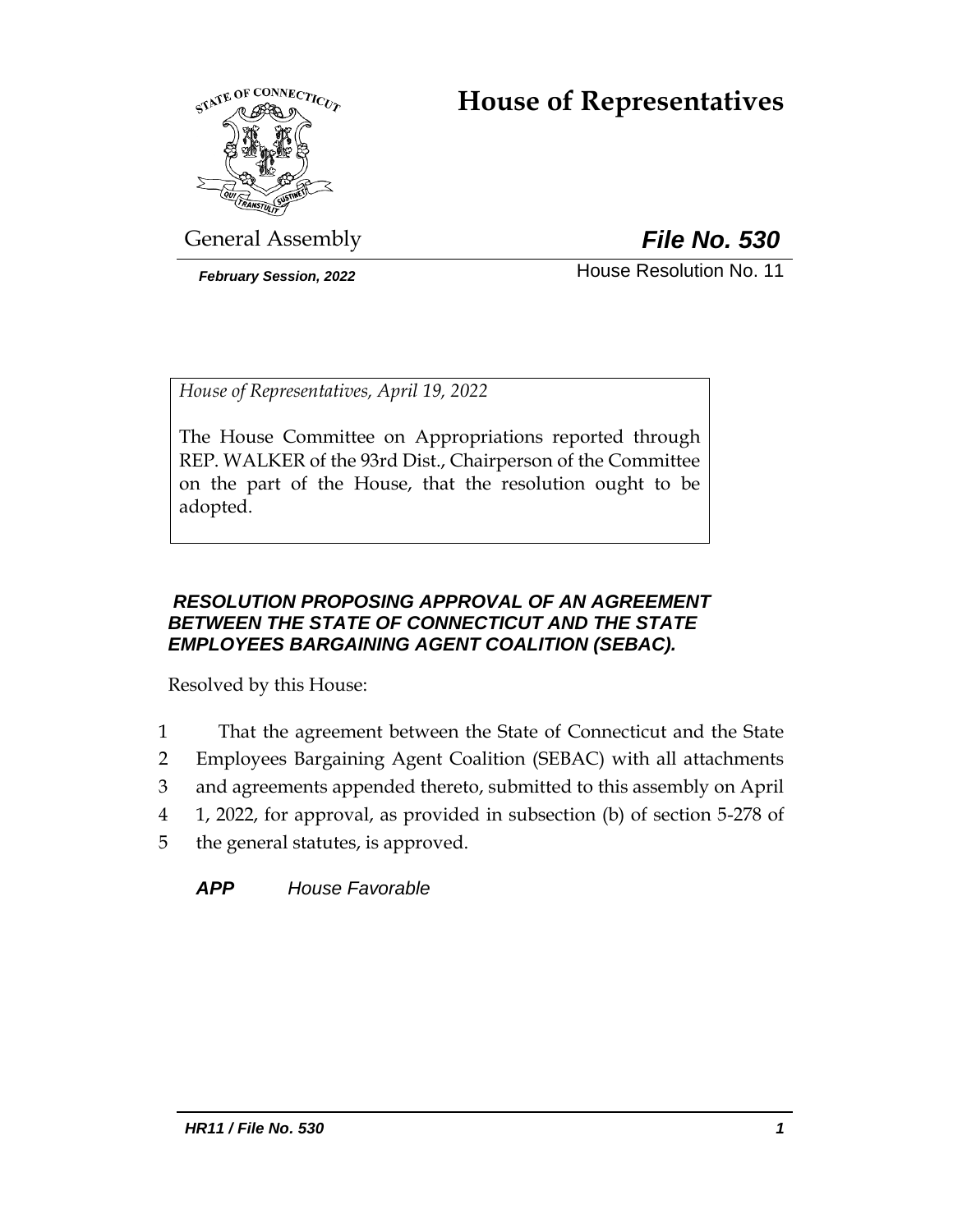*The following Fiscal Impact Statement and Bill Analysis are prepared for the benefit of the members of the General Assembly, solely for purposes of information, summarization and explanation and do not represent the intent of the General Assembly or either chamber thereof for any purpose. In general, fiscal impacts are based upon a variety of informational sources, including the analyst's professional knowledge. Whenever applicable, agency data is consulted as part of the analysis, however final products do not necessarily reflect an assessment from any specific department.*

# *OFA Fiscal Note*

*State Impact:* See Below

*Municipal Impact:* None

### *Explanation*

The resolution proposes approval of an agreement between the State of Connecticut and the State Employees Bargaining Agent Coalition (SEBAC). This agreement covers four fiscal years for the period of July 1, 2021 - June 30, 2025.

Total estimated costs associated with this agreement for All Funds and the General Fund are in the two tables below.

|                                                       | FY 22 \$                     | FY 23 \$      | FY 24 \$    | $FY$ 25 \$  |
|-------------------------------------------------------|------------------------------|---------------|-------------|-------------|
| FY 22 - 2.5% General Wage Increase<br>(GWI)           | 85,245,600                   | 89,013,609    | 85,718,057  | 85,718,057  |
| retroactive to $7/1/2021$                             |                              |               |             |             |
| FY 22 - Annual Increment (AI)<br>retroactive 7/1/2021 | 57,904,090                   | 77,905,802    | 75,019,734  | 75,019,734  |
| FY 22 - \$2,500 Special Lump Sum<br>Payment           | 109,563,475                  |               |             |             |
| FY 23 - 2.5% GWI                                      | $\qquad \qquad \blacksquare$ | 95,328,135    | 92,277,391  | 92,277,391  |
| FY 23 - AI on-time                                    |                              | 66,592,358    | 78,452,253  | 78,452,253  |
| FY 23 - \$1,000 Special Lump Sum<br>Payment           |                              | 45,189,190    |             |             |
| FY 24 - 2.5% GWI                                      |                              |               | 96,128,507  | 96,545,610  |
| FY 24 - AI on-time                                    |                              |               | 67,121,833  | 77,295,164  |
| <b>Wage Total</b>                                     | 252,713,165                  | 374,029,094   | 494,717,775 | 505,308,208 |
| Additional Items (See Appendix A<br>for details)      | 2,439,912                    | 14,808,052    | 19,236,794  | 22,323,956  |
| Total Wages & Additional Items                        | 255,153,077                  | 388, 837, 146 | 513,954,569 | 527,632,164 |
| Social Security, Medicare, and<br>Unemployment        | 19,370,464                   | 28,669,330    | 37,920,117  | 38,731,874  |
| Other Post-Employment Benefits<br>(OPEB)              | 7,581,395                    | 11,220,873    | 14,841,533  | 15,159,246  |

### **SEBAC All Funds Cost Estimate**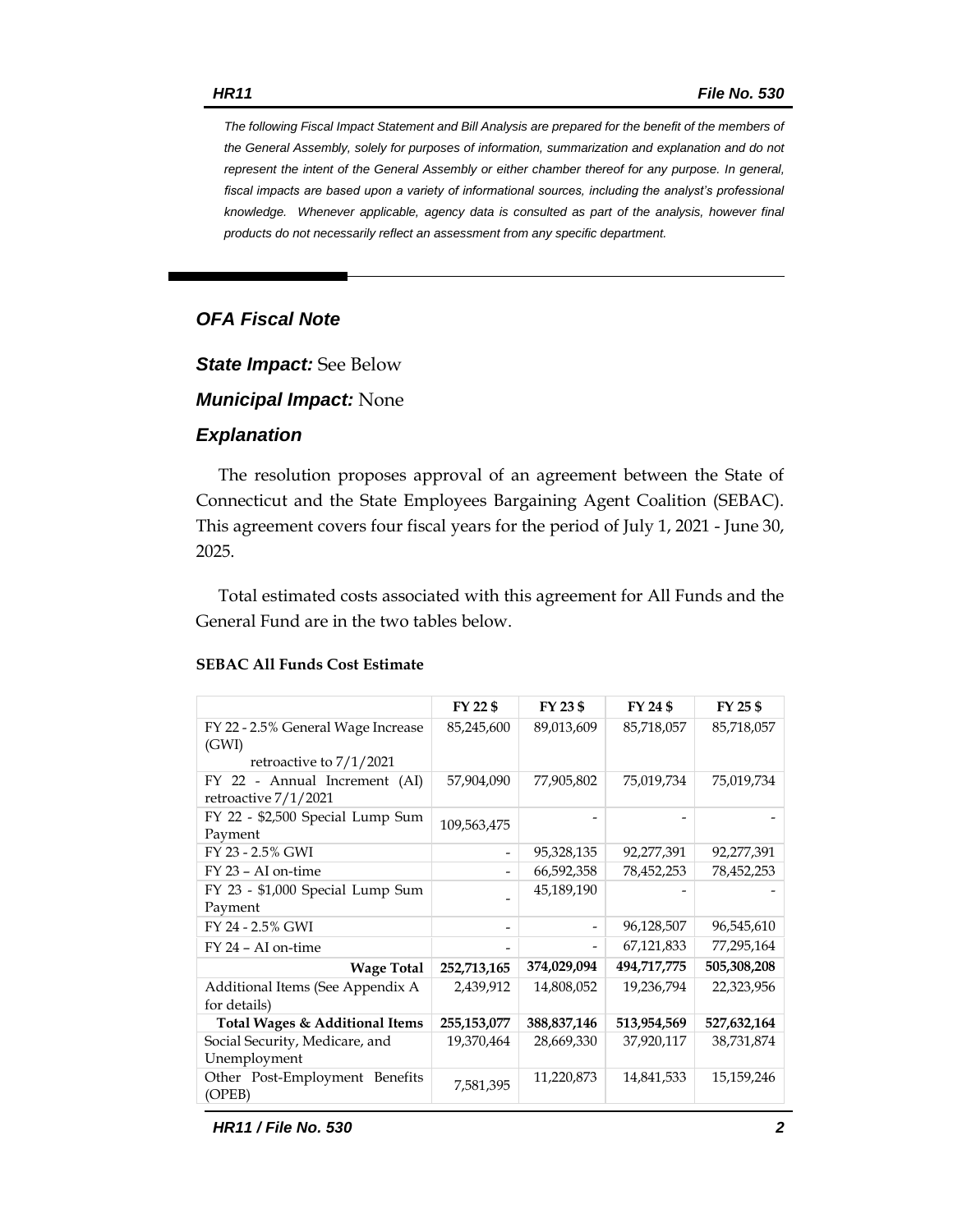|                                                             | FY 22 \$    | FY 23 \$    | FY 24 \$     | FY 25 \$     |
|-------------------------------------------------------------|-------------|-------------|--------------|--------------|
| State Employee Retirement System<br>(SERS)                  | 10,361,240  | 15,335,193  | 20,283,429   | 20,717,637   |
| Total Wages & Fringe Benefits                               | 292,466,176 | 444,062,542 | 586,999,648  | 602,240,921  |
|                                                             |             |             |              |              |
| <b>Voluntary Specialty Drug Discount</b><br>Program Savings |             | -           | (21,500,000) | (21,500,000) |
|                                                             |             |             |              |              |
| <b>Grand Total</b>                                          | 292,466,176 | 444,062,542 | 565,499,648  | 580,740,921  |
|                                                             |             |             |              |              |

Notes:

• FY 23 figures reflect 27 pay periods. Normally there are 26 pay periods in a fiscal year, however, every 11 years there is an additional pay period.

• The SERS impact will not be recognized until FY 24.

### **SEBAC General Fund Cost Estimate**

|                                                             | FY 22 \$    | FY 23 \$    | FY 24 \$     | FY 25 \$     |
|-------------------------------------------------------------|-------------|-------------|--------------|--------------|
| FY 22 - 2.5% General Wage Increase<br>(GWI)                 | 45,586,067  | 47,816,922  | 46,046,732   | 46,046,732   |
| retroactive to $7/1/2021$                                   |             |             |              |              |
| FY 22 - Annual Increment (AI)<br>retroactive 7/1/2021       | 30,921,745  | 41,526,484  | 39,987,090   | 39,987,090   |
| FY 22 - \$2,500 Special Lump Sum<br>Payment                 | 61,690,484  |             |              |              |
| FY 23 - 2.5% GWI                                            |             | 52,055,011  | 50,594,517   | 50,594,517   |
| FY 23 - AI on-time                                          |             | 37,122,443  | 42,955,000   | 42,955,000   |
| FY 23 - \$1,000 Special Lump Sum<br>Payment                 |             | 25,978,994  |              |              |
| FY 24 - 2.5% GWI                                            |             |             | 52,526,611   | 52,933,236   |
| FY 24 - AI on-time                                          |             |             | 37,055,919   | 41,353,968   |
| <b>Total GF Wages</b>                                       | 138,198,296 | 204,499,854 | 269,165,870  | 273,870,543  |
| Social Security, Medicare, and<br>Unemployment              | 10.592.899  | 15,674,914  | 20,631,564   | 20,992,177   |
| Other Post-Employment Benefits<br>(OPEB)                    | 4,145,949   | 6,134,996   | 8,074,976    | 8,216,116    |
| State Employee Retirement System<br>(SERS)                  | 5,666,130   | 8,384,494   | 11,035,801   | 11,228,692   |
| <b>Total GF Wages &amp; Fringe Benefits</b>                 | 158,603,274 | 234,694,257 | 308,908,211  | 314,307,529  |
|                                                             |             |             |              |              |
| <b>Voluntary Specialty Drug Discount</b><br>Program Savings |             |             | (16,000,000) | (16,000,000) |
|                                                             |             |             |              |              |
| <b>Grand Total</b>                                          | 158,603,274 | 234,694,257 | 292,908,211  | 298,307,529  |
| Notes:                                                      |             |             |              |              |

• The SERS impact will not be recognized until FY 24. • Additional Items are not included in this table.

• FY 23 figures reflect 27 pay periods. Normally there are 26 pay periods in a fiscal year, however, every 11 years there is an additional pay period.

**Wage Increases** - Employees will receive a General Wage Increase (GWI) of 2.5% in each of FY 22 (retroactive to July 1, 2021), FY 23 and FY 24. Employees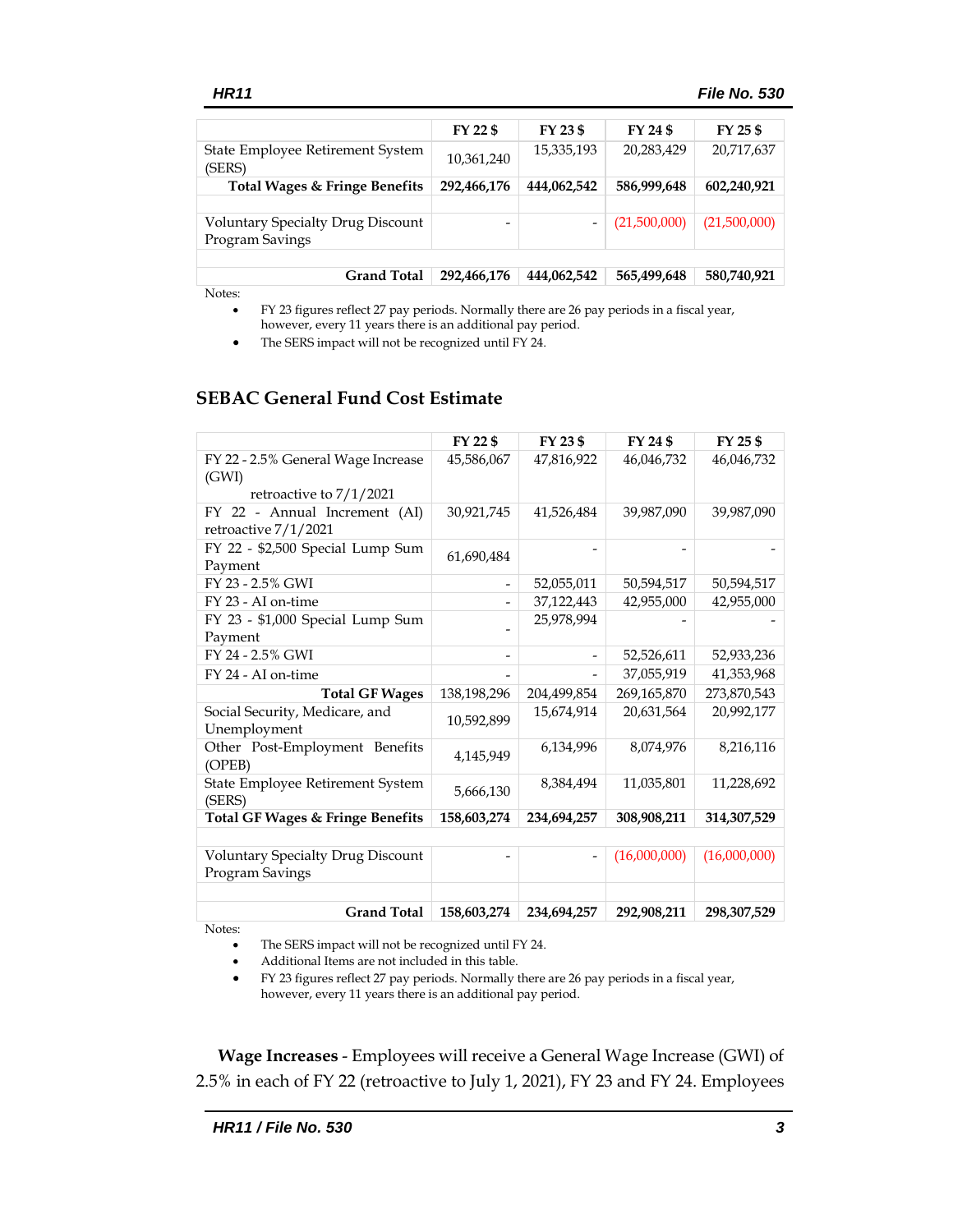will receive an Annual Increment in each of FY 22 (retroactive to July 1, 2021), FY 23, and FY 24. The last year of the agreement, FY 25, is a wage reopener. The state and the union may negotiate, no sooner than January 1, 2024, the FY 25 GWI and AI.

 **Special Lump Sum Payment** – Retroactive to July 1, 2021 (FY 22) eligible full-time employees will receive a special lump sum payment of \$2,500. Parttime employees will receive a pro-rated payment. Eligible employees include any active employee in the bargaining unit as of March 31, 2022. Effective July 1, 2022 (FY 23) active, full-time employees will receive a special lump sum payment of \$1,000. Part-time employees will receive a pro-rated payment. It is estimated that 46,237 All-Funds full-time and part-time union members are eligible for these payments (with 26,630 being in the General Fund).

**Fringe Benefits** – Social Security, Medicare, unemployment, and retiree health related fringe benefit costs will be incurred based on the wage related provisions negotiated in the contract. The social security rate is 7.65% of salary. The unemployment rate is 0.15% of salary. The state contribution towards retiree health is 3%.

**Active Employee and Retiree Health Care** - The agreement establishes a Voluntary Specialty Drug Discount Program called Prudent Rx. Beginning July 1, 2022, all active employees and non-Medicare retirees will be automatically enrolled in the program. Members may opt out of the program during open enrollment, beginning with the May 2022 open enrollment by filling out an available form.

Members enrolled in the program will also be: 1) enrolled in the specialty management program, which ensures appropriate use of specialty drugs; 2) subject to a specialty formulary; and 3) offered a limited specialty pharmacy network with \$0 cost share for all specialty medications. Enrollees currently utilizing specialty drugs will not be subject to the specialty management review for current prescriptions. This provision is estimated to save \$21.5 million (All Funds) and \$16 million (General Fund) on an annualized basis beginning in FY 24 when it is built into the premiums.

**Impact to Retirement** – Employees covered by this contract are members of the State Employees' Retirement System (SERS). The pension impact of the wage related provisions assume an average normal cost SERS rate of 4.10%. The increased costs to SERS will not be recognized in the state's actuarially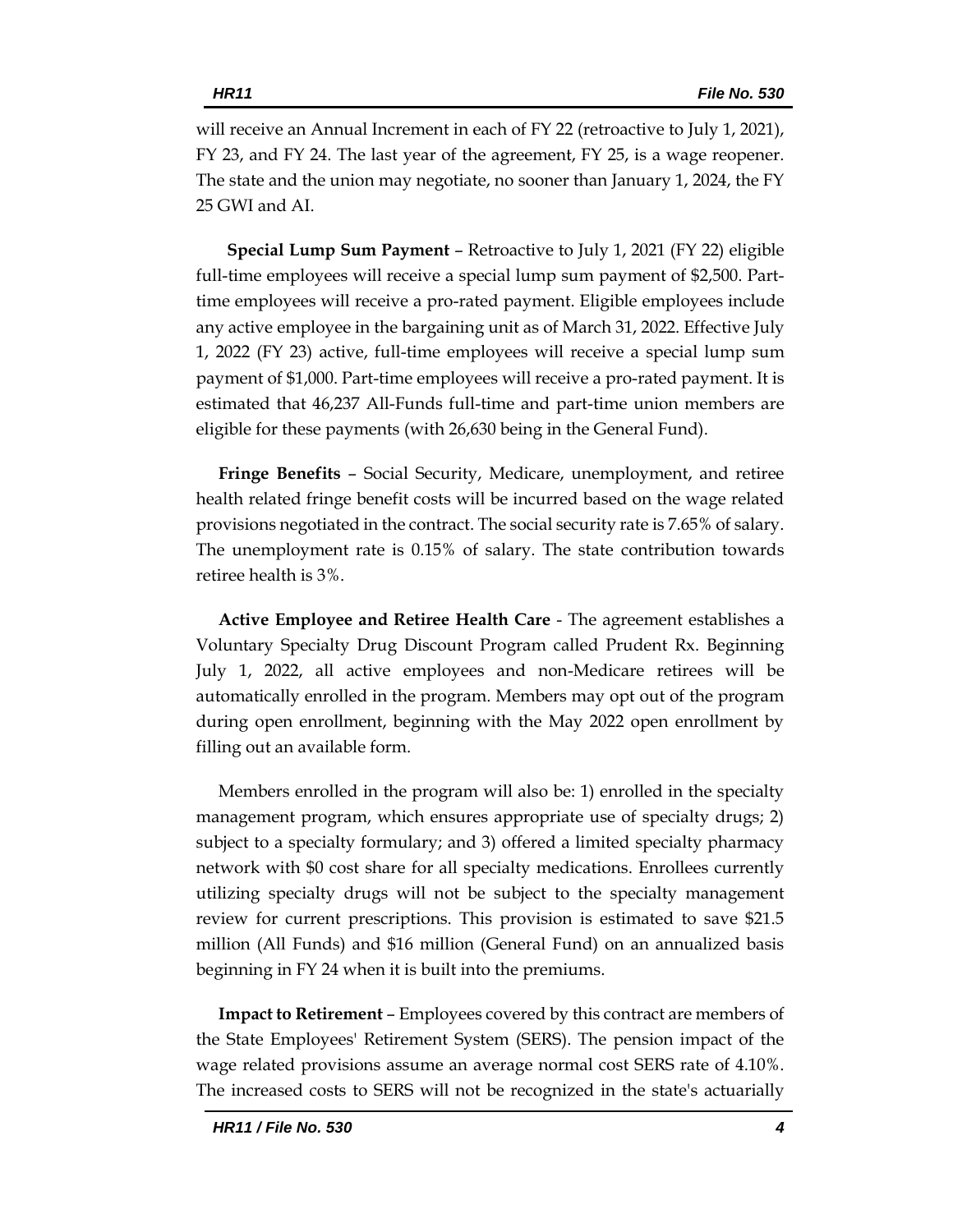determined employer contributions (ADEC) until FY 24, as the FY 23 contribution is set based on the June 30, 2021 actuarial valuation.

**Funding Availability** – The current balance of the General Fund Reserve for Salary Adjustments account is \$149.8 million. Factoring in a deficiency appropriation of \$224.1 million in sHB 5036 (the deficiency bill), an appropriation of \$161.7 million and carryforwards of \$75 million in sHB 5037 (the revised FY 23 budget bill), both favorably reported by the Appropriations Committee, there is adequate funding in the Reserve for Salary Adjustment account to cover the FY 22 and FY 23 General Fund costs associated with this agreement.

**Member Overview** – There are approximately 46,237 All Funds union employees covered by this agreement; of this amount 26,630 are in the General Fund. These figures include both full-time and part-time employees.

|                                             | FY 22 \$                 | FY 23 \$  | FY 24 \$  | FY 25 \$  |
|---------------------------------------------|--------------------------|-----------|-----------|-----------|
| 1199                                        |                          |           |           |           |
| Reclass Respiratory Therapy                 | 3,099                    | 23,708    | 31,038    | 38,507    |
| Respiratory Therapist Stipend               | 6,300                    | 37,800    | 37,800    | 37,800    |
| Accretion of SS Med Admin Managers          | 3,856                    | 23,138    | 23,138    | 23,138    |
| Increase Training and Conference Funds      | 30,000                   | 30,000    | 30,000    | 30,000    |
| Nurses - Add/Drop 3 steps                   |                          | 1,578,082 | 1,921,240 | 2,361,074 |
| Psychologist, etc. - Add/Drop 3 steps       |                          | 295,570   | 314,904   | 340,263   |
| Pharmacists - Add/Drop 1 step               |                          | 22,018    | 37,889    | 37,889    |
| Staff Physician/Psychiatrist - New Pay Plan |                          | 2,340,284 | 2,398,791 | 2,398,791 |
| $NP-2$                                      |                          |           |           |           |
| Increase Safety Shoe Allowance \$10         | $\overline{\phantom{0}}$ | 31,539    | 31,539    | 31,539    |
| <b>Increase Shift Differentials</b>         |                          | 233,875   | 233,875   | 233,875   |
| Increase Meal Allowance                     |                          | 100       | 100       | 100       |
| Increase QCW, Water Poll./Wastewater        | -                        | 750,827   | 814,720   | 855,136   |
| <b>Increase DOT Maintainers</b>             |                          | 2,723,780 | 3,158,142 | 3,546,217 |
| Increase Hours for TSA/TMA                  | $\overline{\phantom{0}}$ | 181,921   | 190,567   | 192,627   |
| Increase Safety Shoe Allowance \$10         | $\overline{\phantom{a}}$ |           | 31,539    | 31,539    |
| <b>Increase Shift Differentials</b>         |                          |           | 233,875   | 233,875   |
| $NP-3$                                      |                          |           |           |           |
| Increase Lump Sum at Max by \$250           | 270,250                  | 270,250   | 270,250   | 270,250   |
| <b>Increase Tuition Funds</b>               | 25,000                   | 25,000    | 25,000    | 25,000    |
| <b>Increase Shift Differentials</b>         | 35,342                   | 424,106   | 424,106   | 424,106   |
| Conference and Special Programs Funds       |                          | 42,500    | 12,500    | 12,500    |
| $NP-4$                                      |                          |           |           |           |
| Increase Lump Sum at Max by \$150           | 115,800                  | 115,800   | 115,800   | 115,800   |
| Meal Reimb. for post-2017 emp.              | 1,583,921                | 1,583,921 | 1,583,921 | 1,583,921 |

**Appendix A – Additional Items**

| Source: OPM, UCONN, UCHC, BOR, Judicial |  |  |  |  |
|-----------------------------------------|--|--|--|--|
|-----------------------------------------|--|--|--|--|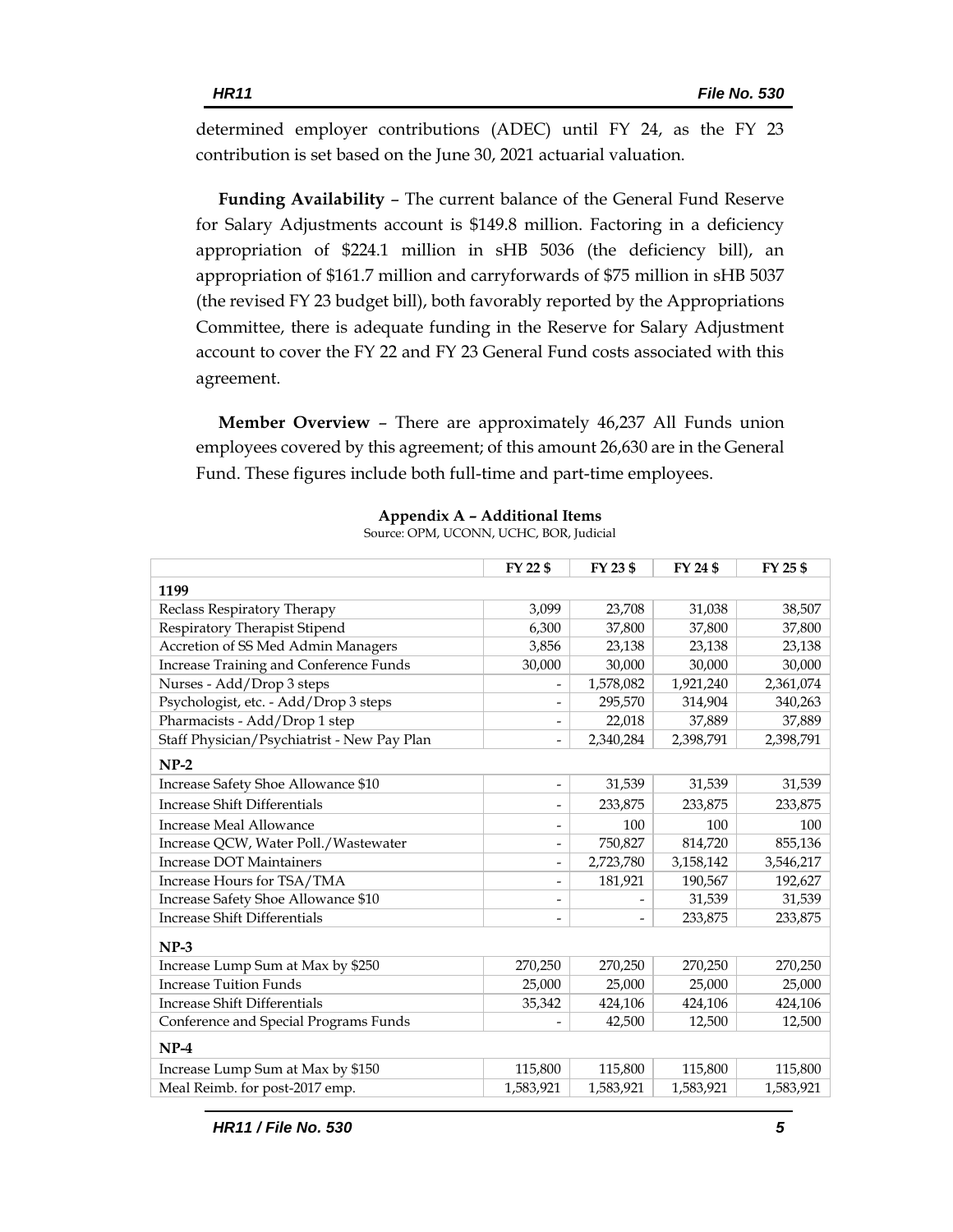|                                                 | FY 22 \$                     | FY 23 \$   | FY 24 \$   | FY 25 \$   |
|-------------------------------------------------|------------------------------|------------|------------|------------|
| $NP-5$                                          |                              |            |            |            |
| Eliminate step 1                                | $\qquad \qquad \blacksquare$ | 217,923    | 217,923    | 217,923    |
| Increase top step bonus by \$250                | $\overline{a}$               | 32,000     | 32,000     | 32,000     |
| Increase shoe allowance by \$10                 |                              | 7,398      | 7,398      | 7,398      |
| Liquor Cntrl Supv. Agts instructional stipend   |                              | 3,900      | 3,900      | 3,900      |
| Increase travel reimbursements                  |                              | 3,000      | 3,000      | 3,000      |
| $NP-8$                                          |                              |            |            |            |
| Increase Tuition Reimb. Fund to \$25K           | $\overline{\phantom{a}}$     | 5,000      | 5,000      | 5,000      |
| Increase On-call Pay                            |                              | 49,543     | 49,543     | 49,543     |
| Increase Shift Commander pay                    | $\overline{\phantom{a}}$     | 64,362     | 64,362     | 64,362     |
| Increase Supervisory Stipend by \$100           |                              | 49,300     | 49,300     | 49,300     |
| $NP-9$                                          |                              |            |            |            |
| Revise pay plan and mealtime treatment          |                              | 381,570    | 391,110    | 400,887    |
| Increase Tuition Reimb. Fund To \$10K           |                              | 5,000      | 5,000      | 5,000      |
| $P-2$                                           |                              |            |            |            |
| <b>Increase Tuition Funds</b>                   | 40,000                       | 40,000     | 40,000     | 40,000     |
| DCF On-call Standby                             | 4,047                        | 4,047      | 4,047      | 4,047      |
| Conference and Workshop Funds                   |                              | 100,000    | 100,000    | 100,000    |
| $P-3A$                                          |                              |            |            |            |
| Add 10th Step                                   | $\overline{\phantom{a}}$     | 254,254    | 305,489    | 344,830    |
| \$1,000 PhD, JD, EdD Stipend                    | $\qquad \qquad \blacksquare$ | 15,000     | 15,000     | 15,000     |
| Increase PhD, JD, EdD Stipend to \$2,000        |                              |            | 15,000     | 15,000     |
| $P-3B$                                          |                              |            |            |            |
| EC25 Step Increments                            | $\overline{\phantom{m}}$     | 16,691     | 16,691     | 16,691     |
| Increase 12-month bonus by \$250                |                              | 34,250     | 34,250     | 34,250     |
| Pupil Svcs Spec. Stipend = \$4,000              | $\overline{\phantom{0}}$     | 108,000    | 108,000    | 108,000    |
| Pupil Svcs Spec - 60hr MA = 6th year            | $\overline{\phantom{0}}$     | 31,479     | 32,266     | 33,073     |
| On Call for Beh. Hlth. Clin Supv.               | $\overline{\phantom{a}}$     | 54,912     | 54,912     | 54,912     |
| Increase 12-month bonus by additional \$250     | $\overline{\phantom{0}}$     |            | 34,250     | 34,250     |
| $P-4$                                           |                              |            |            |            |
| DOT engineers +2/-2 steps with hook             |                              | 396,607    | 979,654    | 1,459,877  |
| DOT engineer2 +1/-1 step with hook              |                              | 110,012    | 222,363    | 242,524    |
| IT classes +2/-2 steps                          | $\overline{\phantom{a}}$     | 851,617    | 1,521,958  | 1,972,466  |
| Increase Professional Dev Funds                 |                              | 25,000     | 25,000     | 25,000     |
| $P-5$                                           |                              |            |            |            |
| Increase Weekend and Night Shift Diff           | $\overline{\phantom{a}}$     | 15,961     | 15,961     | 15,961     |
| Increase On-call Pay                            | $\overline{\phantom{a}}$     | 47,368     | 47,368     | 47,368     |
| Increase Safety Shoe Allowance                  | $\overline{\phantom{a}}$     | 1,060      | 1,060      | 1,060      |
| Increase Auto Usage Fee                         |                              | 18,700     | 18,700     | 18,700     |
| Increase Travel/Meal reimbursements             | $\overline{\phantom{a}}$     | 1,000      | 1,000      | 1,000      |
| Increase Professional Dev and Conf Fund         | $\overline{\phantom{a}}$     | 10,000     | 10,000     | 10,000     |
| Further increase Weekend Shift Diff             |                              |            | 10,569     | 10,569     |
| Further Increaser Prof Dev/Conf Fund            |                              |            | 10,000     | 10,000     |
| <b>Total Bargaining Unit-Specific Items</b>     | 2,117,615                    | 13,689,170 | 16,865,359 | 18,769,390 |
| Judicial/UCONN/BOR/UCHC - Additional Items      | 322,297                      | 1,118,882  | 2,371,435  | 3,554,566  |
| <b>Total Estimated Cost of Additional Items</b> | 2,439,912                    | 14,808,052 | 19,236,794 | 22,323,956 |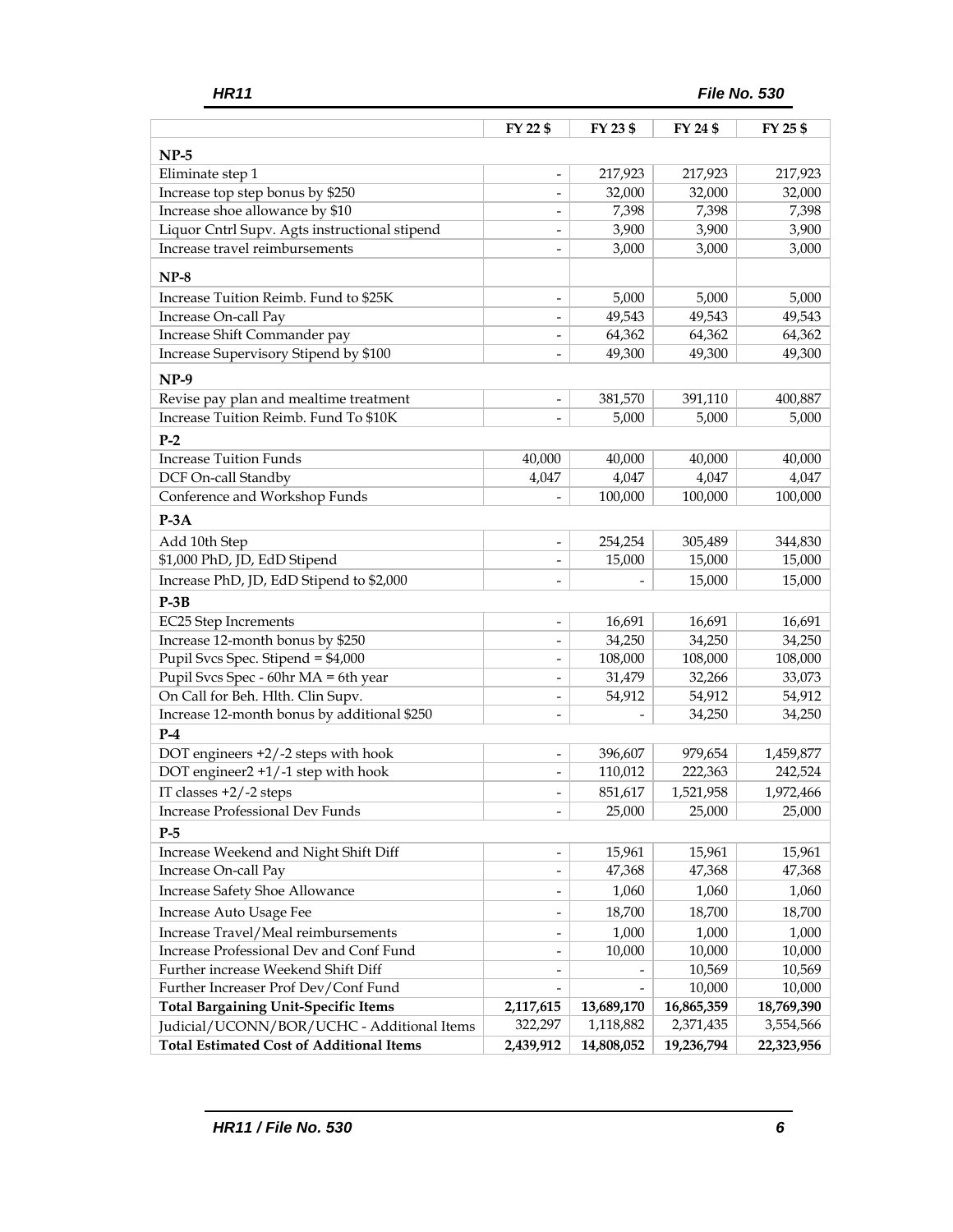# *The Out Years*

This contract will expire effective June 30, 2025. The wage provisions of this resolution will remain in effect in future years subject to the outcome of the collective bargaining process.